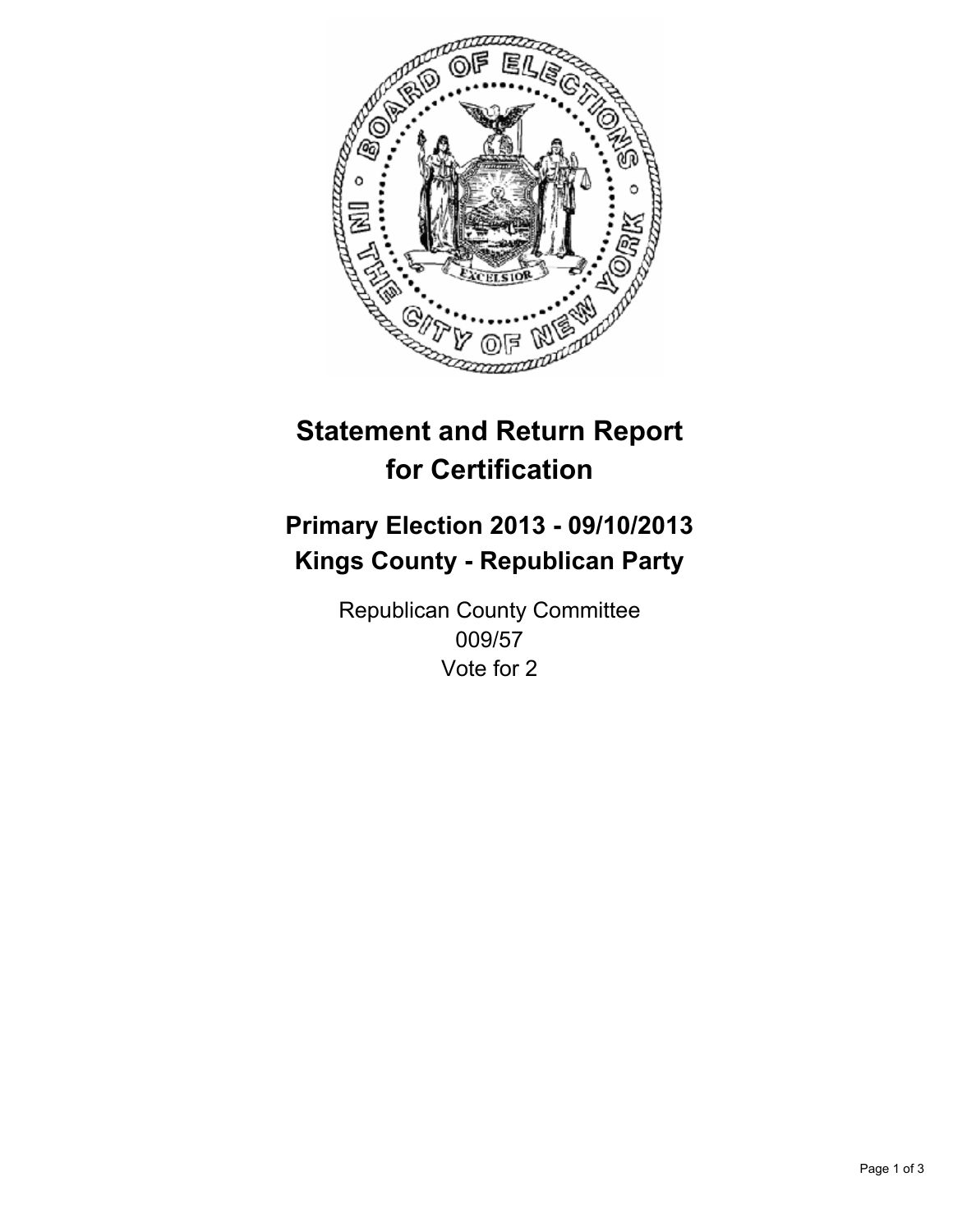

### **Assembly District 57**

| <b>EMERGENCY</b>         | 0        |
|--------------------------|----------|
| ABSENTEE/MILITARY        |          |
| <b>FEDERAL</b>           | 0        |
| SPECIAL PRESIDENTIAL     | $\Omega$ |
| <b>AFFIDAVIT</b>         | 0        |
| <b>JOHN THOMAS</b>       |          |
| <b>RUTH E. ZUCKERMAN</b> |          |
| JACQUELYN J. CHEVALLIER  | 0        |
| MICHAEL J. CHEVALLIER    | $\Omega$ |
| <b>Total Votes</b>       |          |